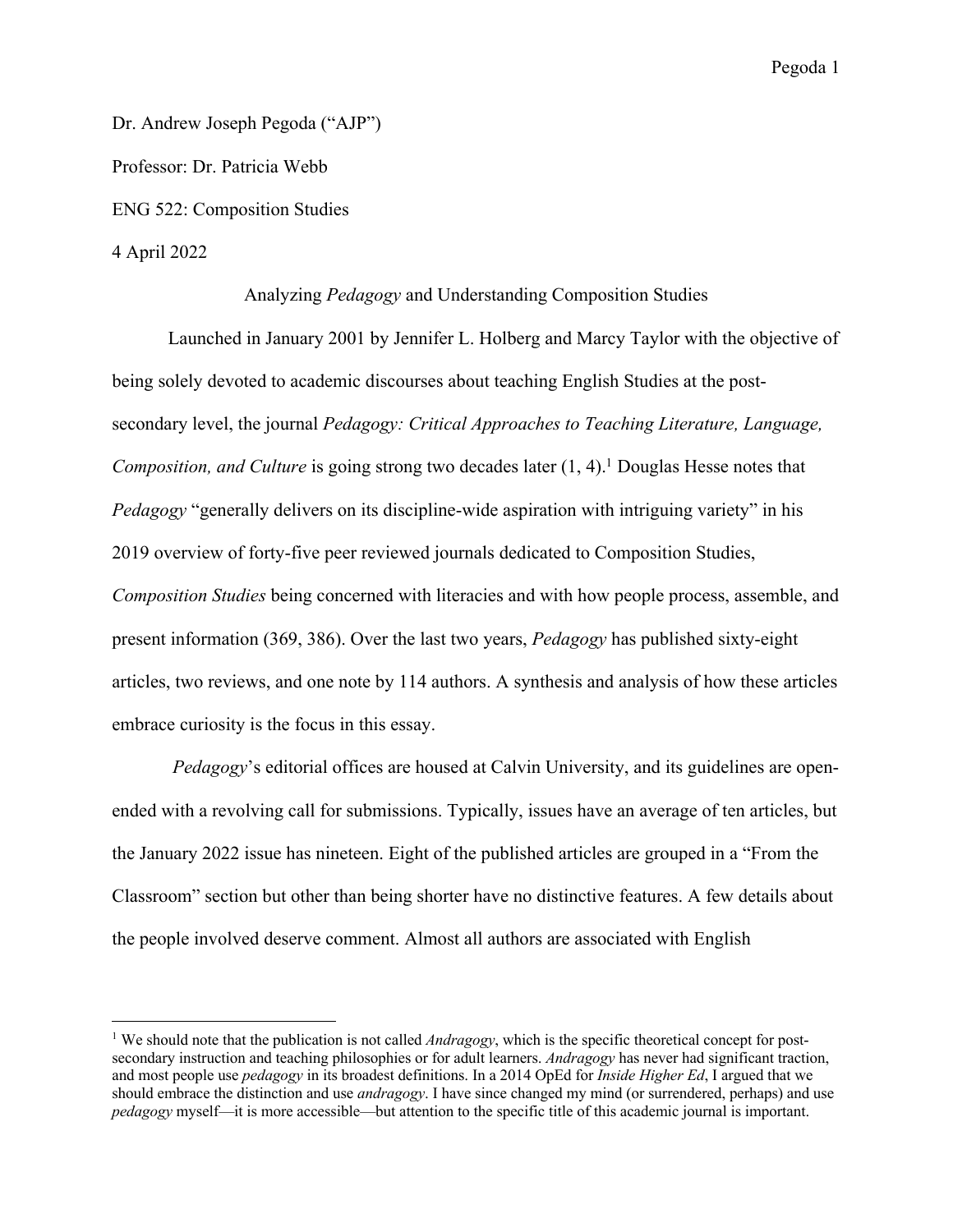departments; although, these departments take a variety of names, with some separating linguistics, rhetoric, writing, and/or creative writing into divisions away from literature. Authors include a mixture of those who already hold a doctorate in an English Studies subject and those still working on its completion. Of the 114 authors published, only one—deandre miles-hercules (who also stylizes their name with all lowercase letters)—has pronouns outside of the privileged she/he framework. Based on a search of almost two dozen online faculty profiles, members of *Pedagogy*'s editorial board have a range of specializations characteristic of English Studies including queer theory, computers and composition, visual culture, linguistics, equity, visual rhetoric, pedagogy, race, literature and medicine, poetry, British literature, digital humanities, modern literature, creative writing, composition and rhetoric, literacy, and hermeneutics ("Editorial Board").

An analysis of this scholarship spread across six issues offers the opportunity to understand the mission and values of Composition Studies, at least one set. While the nuances are constantly (re)created though everyday interactions in the classroom, through Facebook or Twitter conversations among professors, or through students' completion of assignments at home, an academic periodical extends beyond these ephemeral moments and provides codified records of where the field is and where it might be going, both reflecting and then creating the *what* of Composition Studies. Specifically, *Pedagogy* collectively suggests that Composition Studies is characterized by making itself relevant to students, by responding to issues of the day, and by experimenting and embracing the new. Composition Studies is curious. Authors published in *Pedagogy* combine experiential, reflective, and theoretical methodologies, along with frequent analysis of classroom artifacts, original survey data, or personal interviews.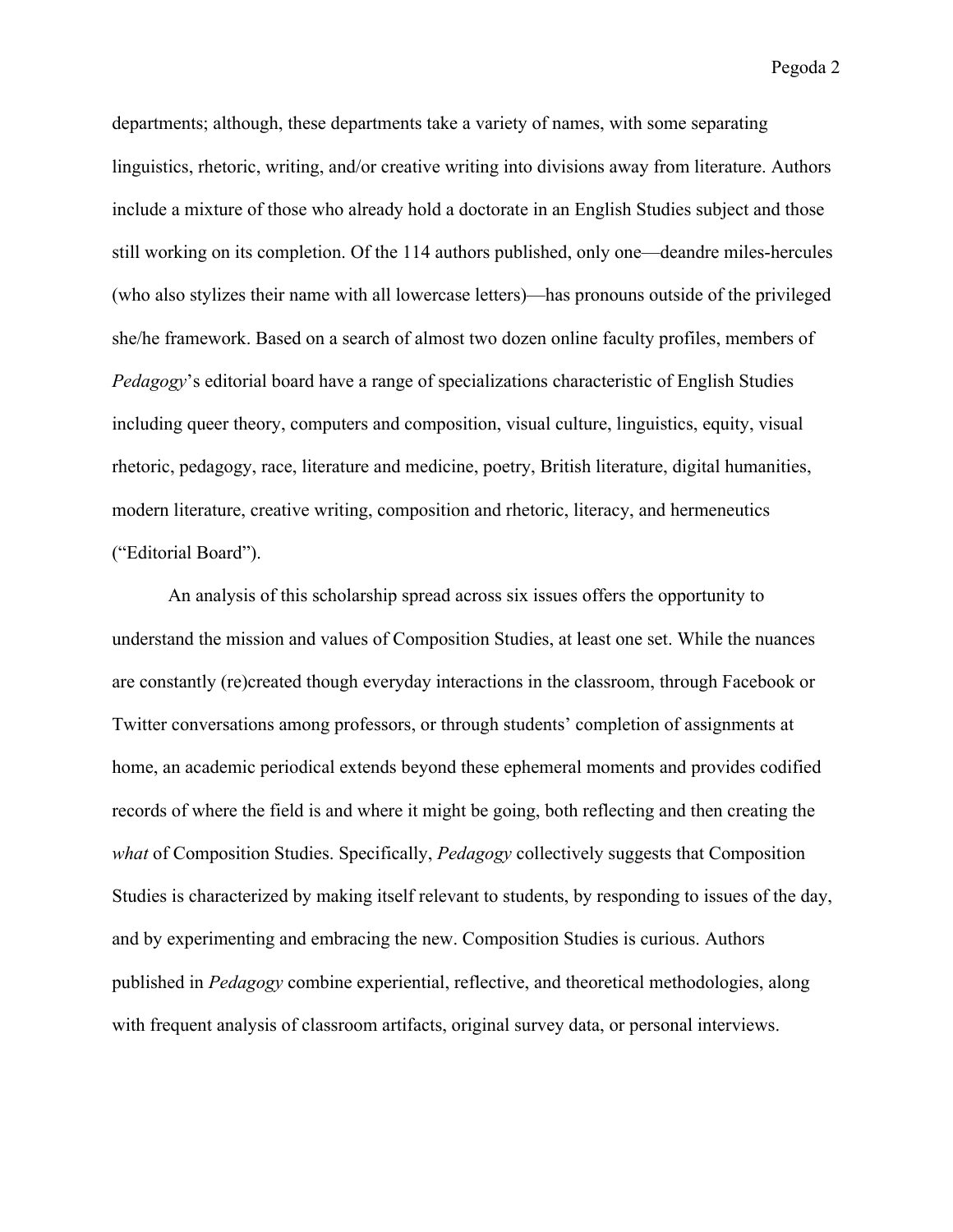As presented in *Pedagogy*, Composition Studies aims to make itself immediately relevant to students. Professors write about creating composition classes focused on family, on student activism, on community engagement/service learning, on racial literacy, and on class dynamics. Such approaches, they argue, are effective at inspiring students to think, read, and write with more sophistication because everything is connected to issues that tangibly impact their day-today lives. As one student puts it, "[It] helped me to see how action can influence change on a larger scale" (qtd. in Finn 168). Stephanie White in particular writes about how a servicelearning approach encourages "personal investment…that [students are] eager to put to use in all of their academic writing" (51). She adds, "When students recognize that they are accomplishing goals with their writing that stretch beyond their own learning or goals, they can become highlymotivated…Such motivation is especially powerful when linked to social justice…Students no longer feel they can let things be 'good enough'" (51).

Recent issues of *Pedagogy* additionally respond to present-day issues. This takes the form, in part, of Special Issues—one responding to "fake news," the other looking at undergraduate research—both anxious about the future of English Studies. In the "fake news" issue (and in a few articles on the same theme scattered around other issues), authors consider how attacks on everyday decency and on factual information demand changes to what students need in order to hone their critical reading and writing skills. These content experts argue that attention to an assortment of newly urgent information-literacy-concerns is essential: how students learn physiologically, how students learn prior to college enrollment, how developmental education functions in community colleges, how learning and unlearning cannot happen in a single term, how screens impact comprehension, how the purpose (or "enactment," as termed by Tiny S. Kazan, et al.) determines the approach necessary for a given literacy task,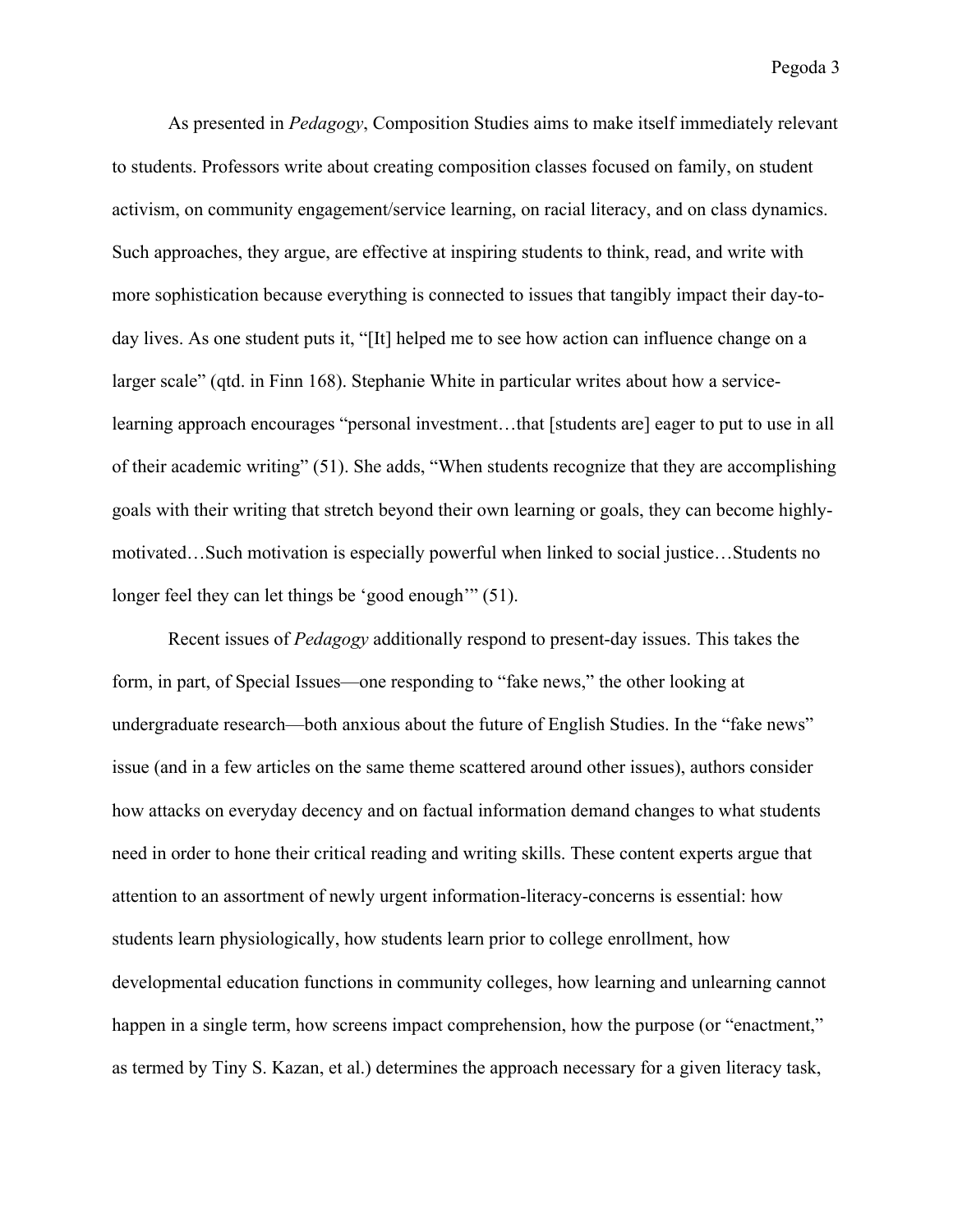how all texts either challenge or uphold existing mores, and how students handle their emotions. As a particular example, Kelly King-O'Brien shows that students at all types of institutions need training to decipher texts. She writes about helping her students at Cornell University learn to read screen-based news publications like *The New Yorker* and respond in a variety of written modes. Polemically, she insists that helping students navigate digital words is necessary for having "informed and responsible citizens" and for the very survival of the humanities (306-307). Of note, too, the guest editors for the Special Issue specifically name the damage done by Donald Trump and initiate the issue with the argument that "our students are not faring well as they try to navigate our current information landscape" (Carillo and Horning 198).

The Special Issue focused on Undergraduate Research aims to further establish a theory of said research. A common argument across the articles is that undergraduate research is often the groundwork for future scholarship or future careers as a professor. Authors name such early low-stakes research experience, with the assistance of the Writing Center and with research mentors, as a way to formalize student curiosity. The articles acknowledge labor issues but celebrate the potential of using graduate student mentors for undergraduate researchers. This issue ultimately stems from a hope toward increasing the number of English Studies majors, including those committed to Digital Humanities projects. The Special Issue closes with a small selection of articles by undergraduates, highlighting their research.

eReaders, Open Education Resources, and Learning Management Systems have all increased the amount of screen-based reading. *Pedagogy*'s attention to recent trends also tackles trends that transition from the practice of holding a physical book and challenges assumptions about what good and bad reading looks like. While criticisms about the "lost art" of holding a book are seemingly ubiquitous, Doug Downs specifically explains, "Much of this deficit framing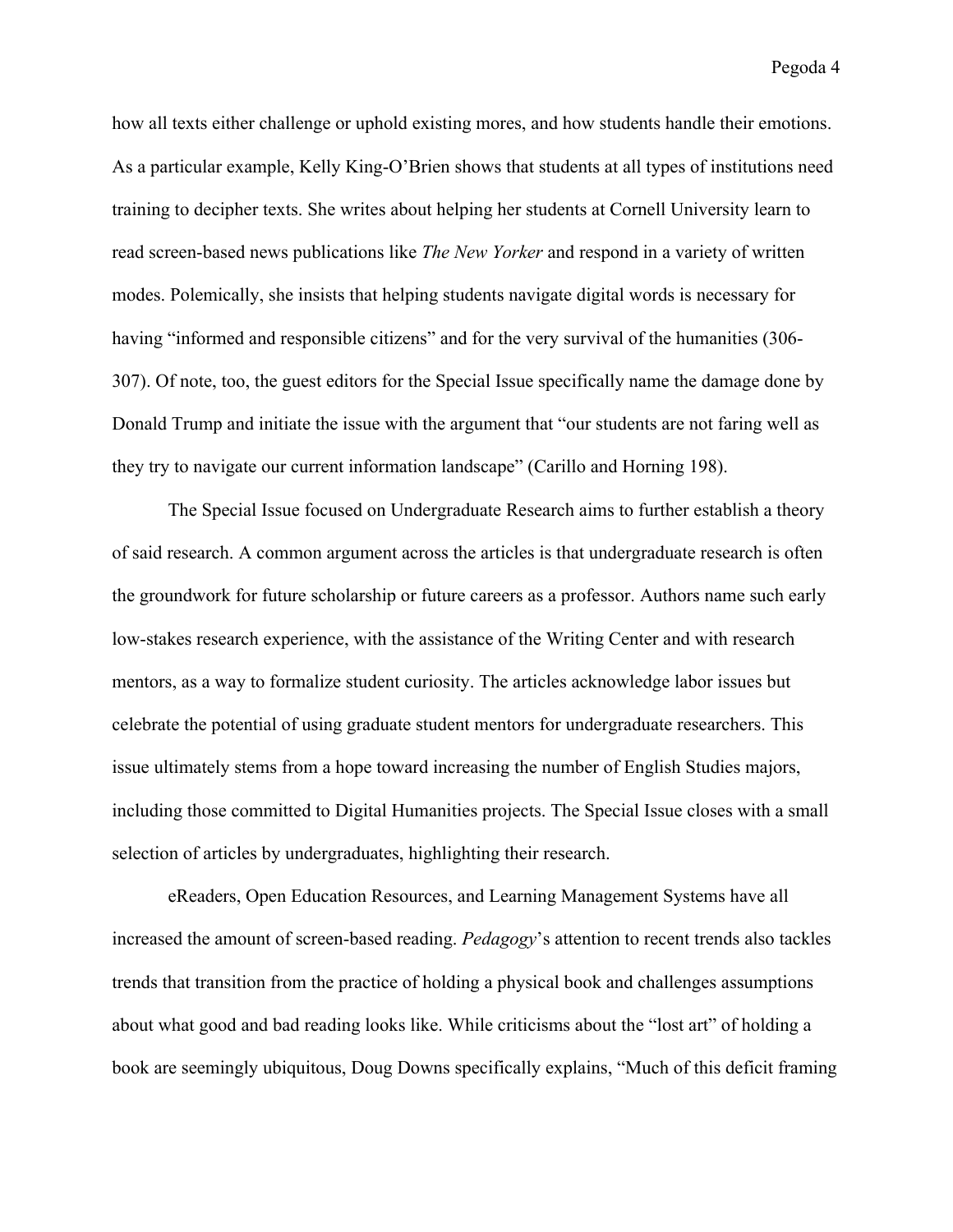is inaccurate or hyperbolic, a result of romanticization of book literacies and misrepresented research consistent with the historical alarmism around new literacy technologies" (206). Of the subject, Julie Sievers offers, "We are working in a time of uncertainty…Our anxieties are not unreasonable. And yet, it remains wise to meet students where they are when possible" (448). More generally, authors share their literature reviews and results from their experiments, arguing that students can successfully read with digital platforms and complete high-level analysis, with the new and added benefit of digital annotations with tools such as Hypothesis that can function as collaborative class projects. Amy Gore and Glenn Koelling write about using such opportunities to embrace a radical digital pedagogy.

Other articles in *Pedagogy* address an assortment of interests pertinent to our current historical moments. These include arguments about the uses of the trigger warning, pedagogies of diversity, pedagogies of care in the face of COVID-19, attempting to learn with the everpresent threat of shootings, and investigating what kind of writing feedback students find valuable. As often happens in Composition Studies, articles themselves address questions of definition and scope. Stephen Sutherland (and others) expresses concern about the growing divide between the branches of English Studies—composition, literature, creative writing, and rhetoric—and argues for intr*a*disciplinarity. He explains:

[T]his work often involves new ways of seeing what is already right in front of us: an article we have been drafting, a book tucked under our arm on the way to class, our notes from last semester, or a memorable comment a student made in our last class meeting. It is likely that all of these fragments can be seen as having something to do with every field within English studies, via a set of connections illuminated by the legacy of readerresponse criticism. (268)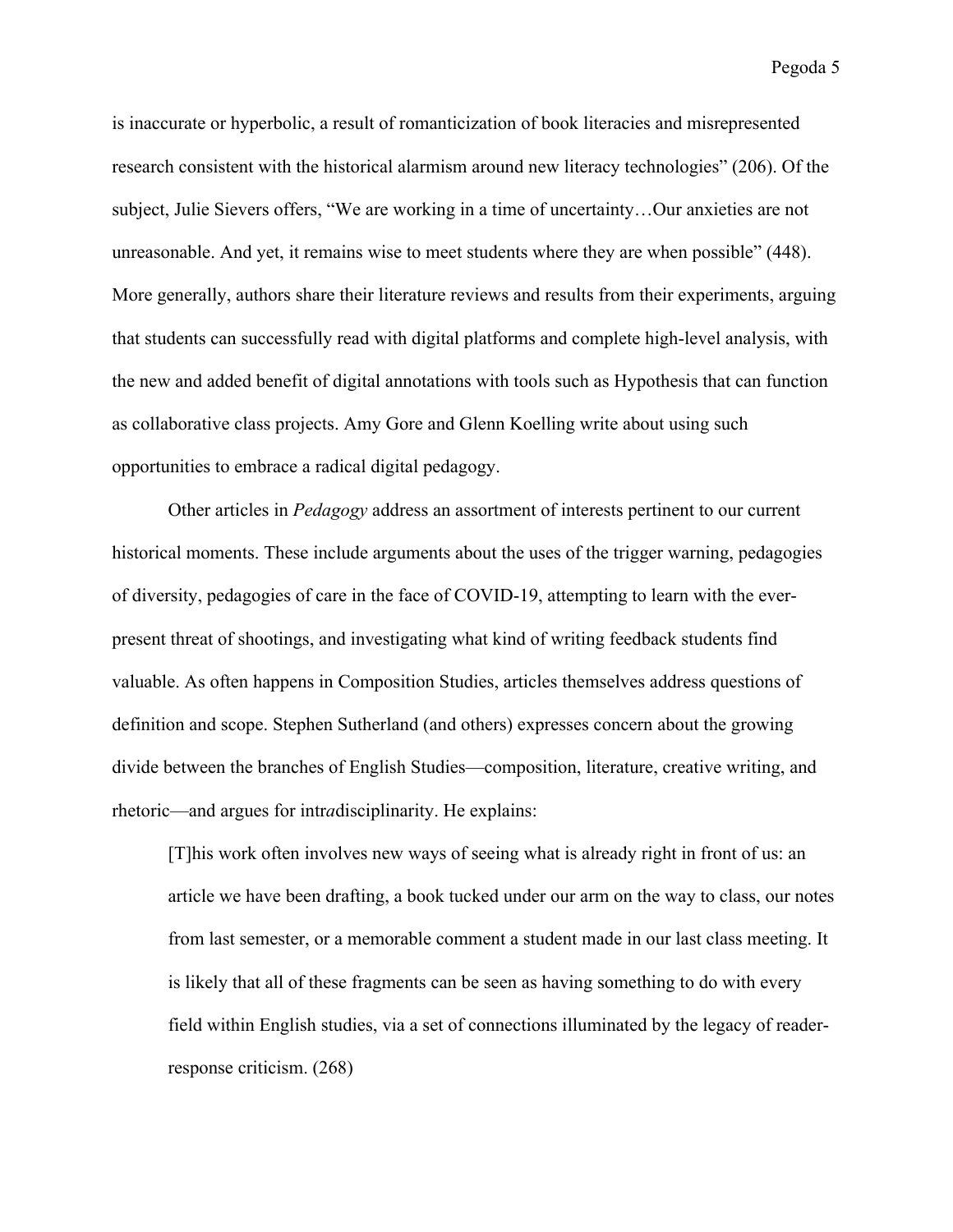The aforementioned Hesse (published as "Doug Hesse" this time) has a short article in *Pedagogy*, in part, explaining that Composition Studies now has the additional burden of having to justify itself to students and other stakeholders because of how neoliberalism has caused tuition to skyrocket and has shifted societal focus to mere credentialing.

Lastly, Composition Studies, as gleaned from *Pedagogy*, forever tries new techniques in its promotion of literacies. Sometimes this experimentation takes the form of allowing students to deviate outside the instructions, with the professor becoming the student, rather than the expert who assigns a grade to the composition. Similarly, others argue for an experimental pedagogy that encourages students to embrace learning and writing as a process that involves failure. Such condoned *failure* is especially relevant when looking at different approaches to developmental reading and writing instruction. One writer argues that having students—who test not-collegeready—take a social science lab is effective at bridging the gaps. Another writer suggests that gaps between students and between institutions can be resolved with less replication of knowledge via there being separate first-year composition organizations, one for community college professors and another for university professors.

Some experiments highlighted in *Pedagogy* focus more specifically on reading. One article investigates the uses of reading journals and seeks to debunk misconceptions. Another professor writes about experiments with courses on Shakespeare and performance, while another creates a literature course only using self-published works. In a co-authored piece, two instructors teaching a survey of British literature discuss the effectiveness of using *Word Project* to help students engage with how language changes over time. And in the conclusion to his article about experimenting with assigning unusual texts in his first-year literature class, Kenneth Lota concludes, "We should not be shy about pushing students out of what they perceive to be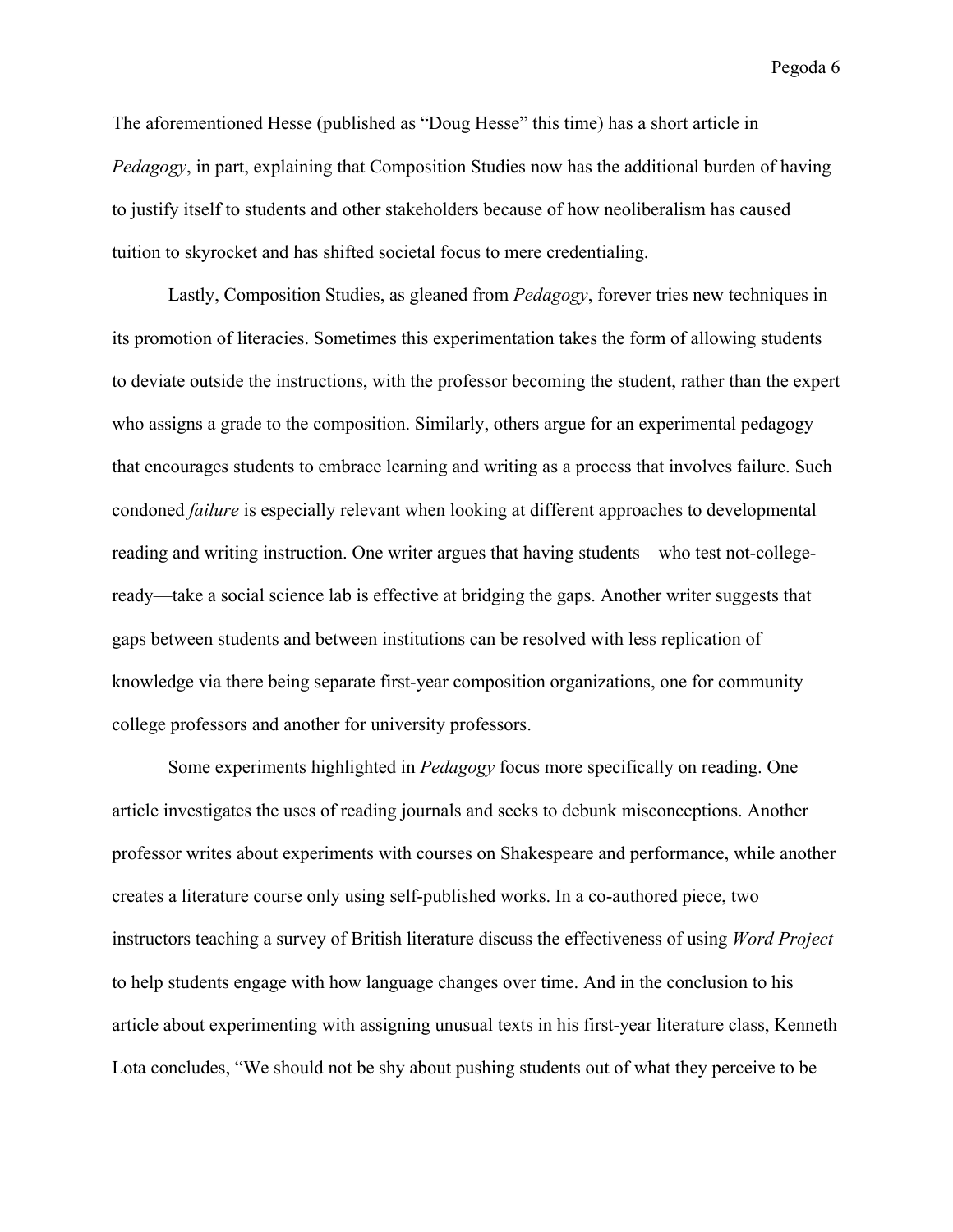their intellectual comfort zones; we should take every opportunity to challenge, surprise, bewilder, and generally discombobulate students" (394).

As this essay concludes, I am reminded that I have argued elsewhere that Douglas Hesse (in his review of academic journals) roots his major concerns for Composition Studies in fears of the future and that Adam Banks (in his address as Chair of Conference on College Composition and Communication) roots his major concerns in fears of the past—both individuals being prominent scholars in the field of Composition Studies. *Pedagogy* straddles this boundary. But *Pedagogy* does not have anything approaching Banks's (radical?) call to abolish what he sees as the hackneyed essay, nor does *Pedagogy* have anything with his non-conventional but very effective approach. *Pedagogy* embraces a vision of Composition Studies that is both ready for and fearful of the future—one that strives to be relevant, that is past- and present-minded, that is (somewhat) experimental. It is curious.

*Pedagogy* largely lives up to its mission. It depicts a Composition Studies that is both inter- and intra-disciplinary, that takes risks, and that embraces unsteady knowledge. Its articles center pedagogy and inspire fresh thinking about teaching and research, although within a certain range of acceptability. It negotiates the boundaries between theory and praxis. The mission falls somewhat short, however, when it comes to addressing "pedagogical issues spanning the entire discipline" ("About the Journal"). Indeed, only one of the sixty-eight articles across two years discusses postgraduate pedagogies. This set of articles does not embrace a version of Composition Studies that advocates for multimodal products or one interested in film studies or disability studies, for example. Across over one thousand pages on academic writing, there are only thirty-seven in-text uses of *disability*, twenty-seven of these in two articles. And ultimately, the articles, often with significant overlap, remain mostly focused on basic reading and writing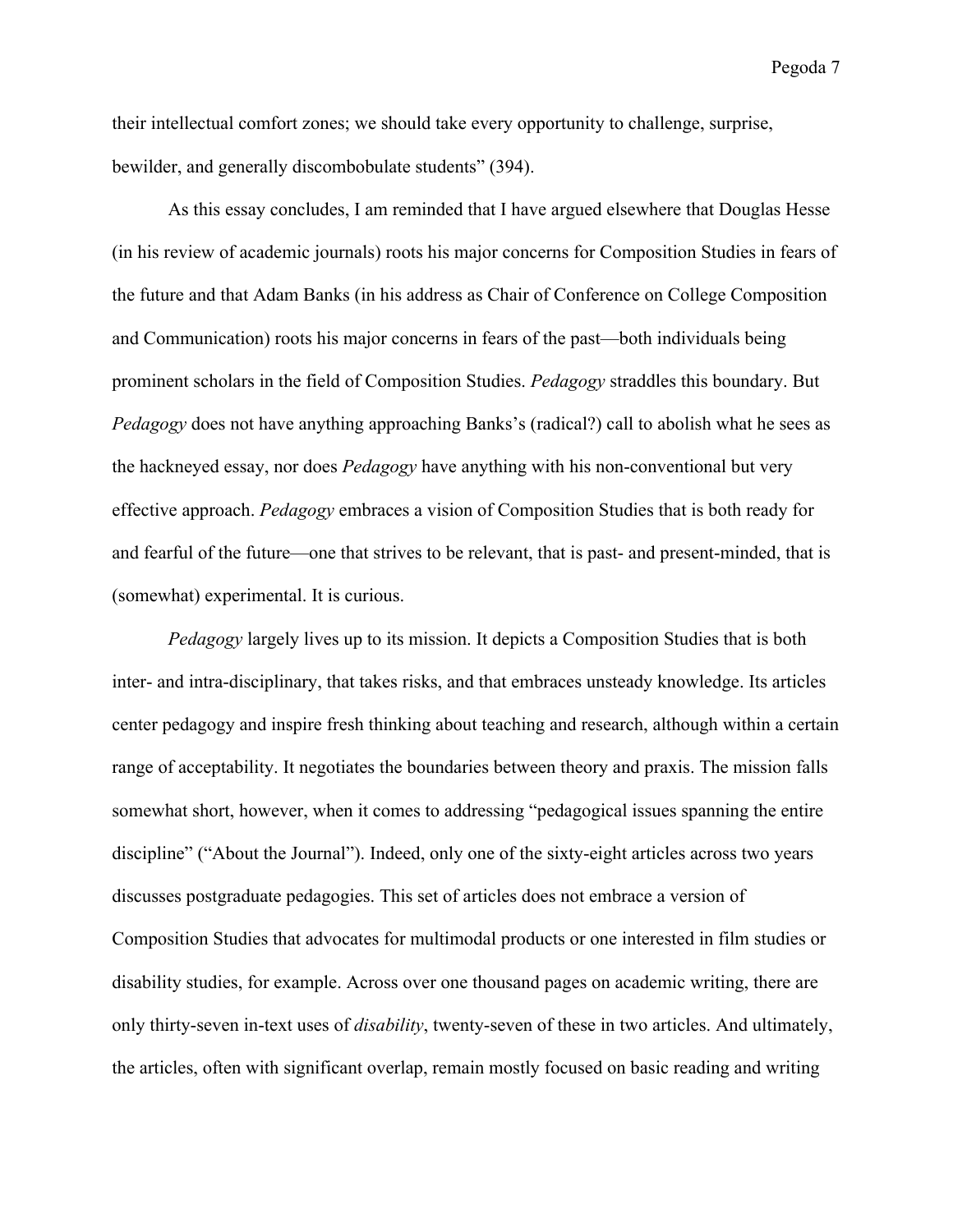skills, perhaps too much so. But, *Pedagogy* absolutely reflects and perpetuates a Composition Studies dedicated to promoting literacy and helping bring attention to the range of possibilities. It shows that there are those who care. It suggests that Composition Studies is everywhere because writing and composing are everywhere. And reading and writing remain essential skills that continue to devalued and assumed so basic as to forgo concern. As Linda Adler-Kassner says, "Writing is never just writing."

Based on this analysis of *Pedagogy*, I am concerned that English Studies, Composition Studies in particular, is being given and is assuming increasingly responsibility for (basic) college instruction: Literacy issues are seen as only belonging to professionals in English Studies. The trend cannot be sustained. Conversations about the literacies necessary for the twenty-first century need to extend beyond English Studies, and educators in other fields, including professors in the neoliberal-approved STEM (science, technology, engineering mathematics) fields, need to assume tangible responsibilities, too. And as contemporary technology becomes ever-more ubiquitous, students of Composition Studies will have yet more to grapple with in our efforts to promote literacies, to challenge conventions, and to encourage the creation of compositions. Asking "what is Composition Studies" requires accepting that answers will only evolve and that curiosity remains necessary.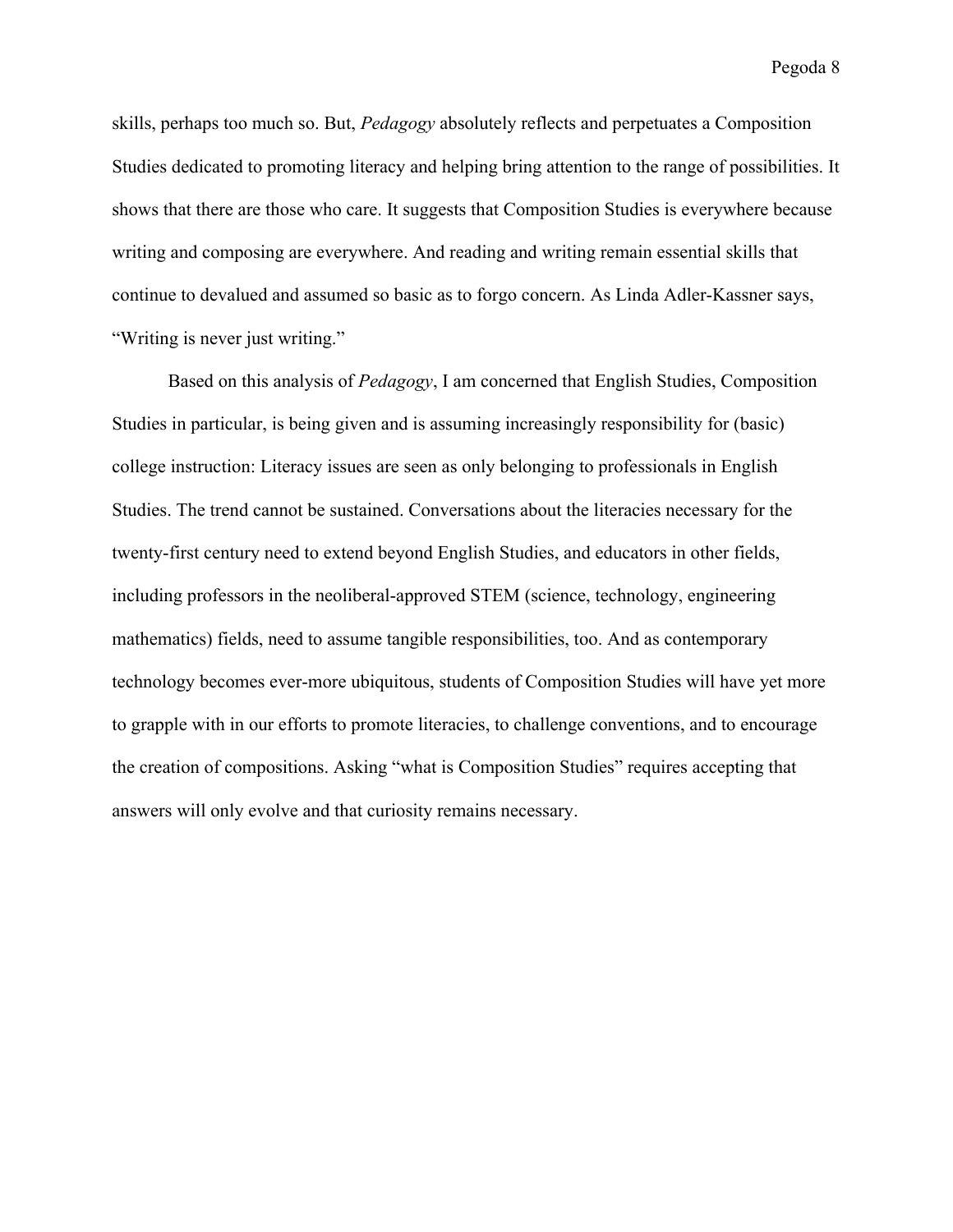## Works Cited

- "About the Journal." *Pedagogy*, read.dukeupress.edu/pedagogy/pages/About. Accessed 6 Apr. 2022.
- Adler-Kassner, Linda. "2017 CCCC Chair's Address: Because Writing is Never Just Writing." *College Composition and Communication*, vol. 69, no. 2, 2017, pp. 317-340.
- Banks, Adams. "2015 CCCC Chair's Address: Ain't No Walls behind the Sky, Baby! Funk, Flight, Freedom." *College Composition and Communication*, vol. 67, no. 2, 2015, pp. 267-79.
- Carillo, Ellen C. and Alice S. Horning. "Guest Editors' Introduction." *Pedagogy*, vol. 21, no. 2, 2021, pp. 197-203.
- Downs, Doug. "Critical Reading in a Screen Paradigm: From Deficit to Default." *Pedagogy*, vol. 21, no. 2, 2021, pp. 205-24.
- "Editorial Board." *Pedagogy*, read.dukeupress.edu/pedagogy/pages/Editorial\_Board. Accessed 4 Apr. 2022.
- Finn, Sarah. "Broadening the Scope of Community Engagement: Student Work for Social Change with Student Activist Groups on Campus." *Pedagogy*, vol. 21, no. 1, 2021, pp. 159-69.
- Gore, Amy and Glenn Koelling. "Embodied Learning in a Digital Age: Collaborative Undergraduate Instruction in Material Archives and Special Collections." *Pedagogy*, vol. 20, no. 3, 2020, pp. 453-72.
- Hesse, Doug. "Breech Disciplinary Levees: Help Fix Democracy." *Pedagogy*, vol. 20, no. 2, 2020, pp. 229-33.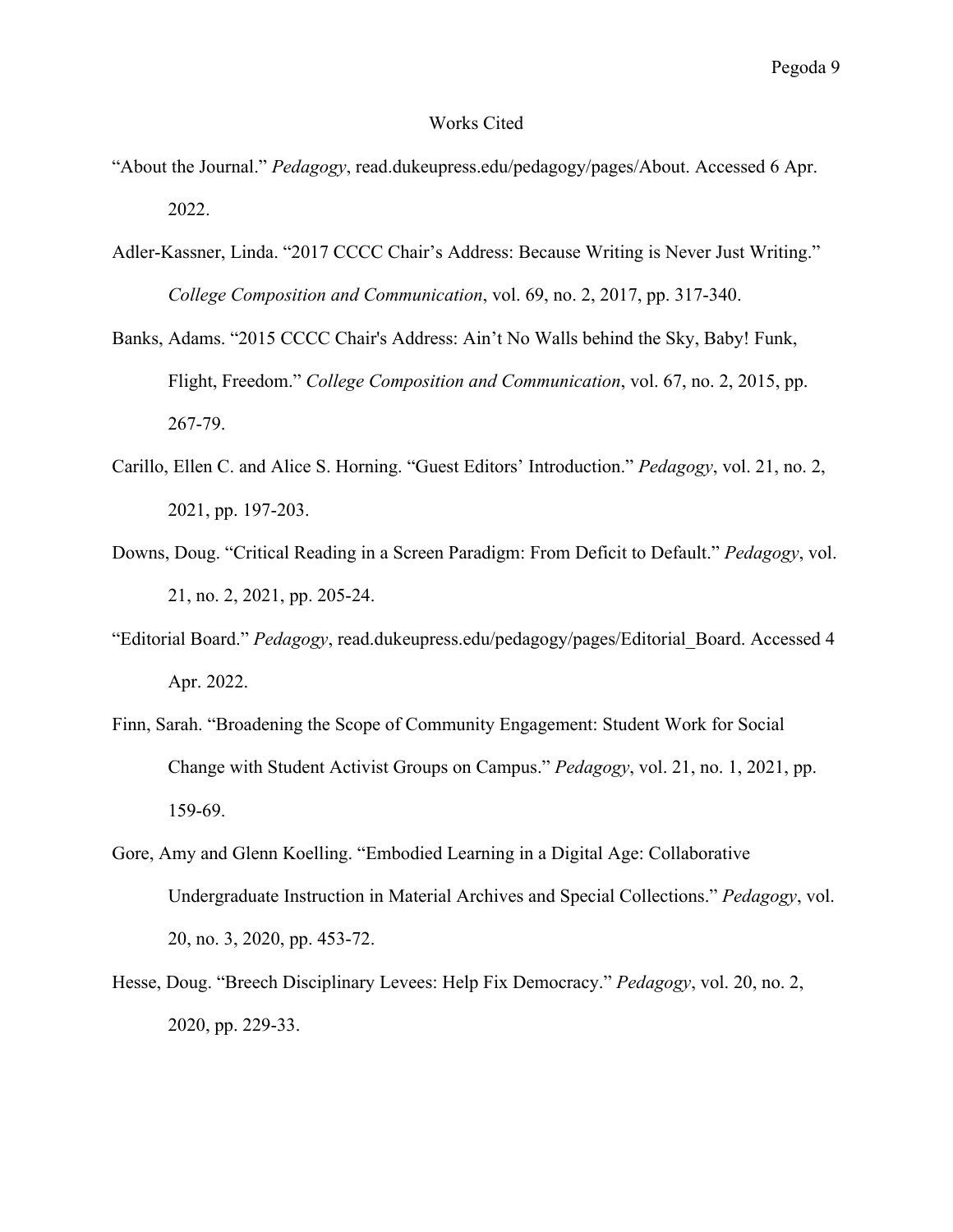- Hesse, Douglas. "Journals in Composition Studies, Thirty-Five Years After." *College English*, vol. 81, no. 4, 2019, pp. 367-96.
- Holberg, Jennifer L. and Marcy Taylor. "Editors' Introduction." *Pedagogy*, vol. 1, no. 1, 2001, pp. 1-5.
- Kazan, Tina S., et al. "Writing Faculty and Librarians Collaborate: Mapping Successful Writing, Reading, and Information Literacy Practices for Students in a Post-truth Era." *Pedagogy*, vol. 21, no. 2, 2021, pp. 311-28.
- King-O'Brien, Kelly. "'Writing Back to the News': Reading the News as a Pedagogical Strategy to Empower Students, Improve Their Critical Reading Skills, and Fight 'Fake News.'" *Pedagogy*, vol. 21, no. 2, 2021, pp. 295-309.
- *Pedagogy*, vol. 20, no. 2, 2020, pp. 201-400.
- *Pedagogy*, vol. 20, no. 3, 2020, pp. 401-571.
- *Pedagogy*, vol. 21, no. 1, 2021, pp. 1-197.
- *Pedagogy*, vol. 21, no. 2, 2021, pp. 198-388.
- *Pedagogy*, vol. 21, no. 3, 2021, pp. 389-567.
- *Pedagogy*, vol. 22, no. 1, 2022, pp. 1-182.
- Pegoda, Andrew Joseph. "It's Andragogy, Not Pedagogy." *Inside Higher Ed*, 17 June 2014, www.insidehighered.com/views/2014/06/17/essay-questions-use-term-pedagogydescribe-ideas-regard-college-teaching. Accessed 7 Apr. 2022.
- Sievers, Julie. "Writing between the Lines: Teaching Digital Reading with Social Annotation In an Introductory Literature Course." *Pedagogy*, vol. 21, no. 3, 2021, pp. 427-53.
- Sutherland, Stephen. "Building Intradisciplinarity in English Studies through Textual Hybridity and Performance." *Pedagogy*, vol. 20, no. 2, 2020, pp. 257-70.